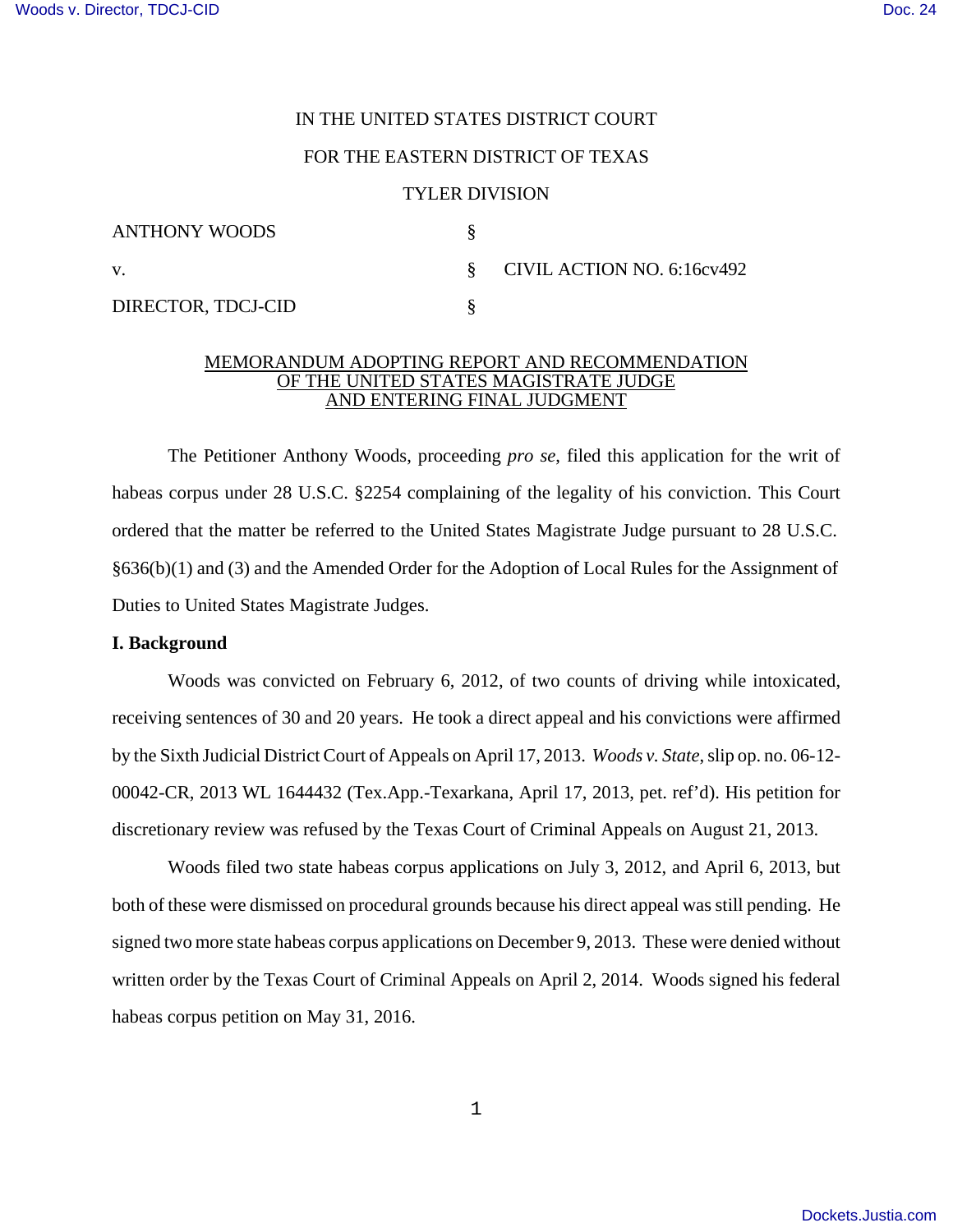## **II. Woods' Claims and the Respondent's Answer**

In his original federal habeas petition, Woods asserted that: (1) the trial court improperly enhanced a misdemeanor DWI to felony DWI based on a conviction that was over 10 years old; (2) the trial court improperly enhanced a misdemeanor DWI to felony DWI by applying a prior enhancement which was not of a similar nature; (3) the trial court proceeded to trial without considering petitioner's mental state, when he was under the care of mental health professionals and under the influence of prescribed narcotics; (4) the trial court failed to provide a change of venue when both the judge and the prosecutor had a conflict of interest; (5) a misdemeanor used for enhancement did not have a final judgment entered; (6) the judge committed fraud by allowing the misdemeanor without a judgment to be used for enhancement; (7) petitioner's trial counsel was ineffective; (8) petitioner's appellate counsel was ineffective; and (9) petitioner was actually innocent of a third degree felony because of the improper enhancements.

The Respondent filed an answer asserting that Woods' petition is barred by the statute of limitations. Woods did not file a reply to the answer. A question on the standard §2254 habeas corpus form asks the petitioner to explain why the one-year limitations period does not bar his petition if the conviction became final over one year earlier, but Woods left the question blank.

## **III. The Report of the Magistrate Judge**

After review of the pleadings and the state court records, the Magistrate Judge issued a Report recommending that Woods' petition be dismissed as barred by the statute of limitations. This statute, set out in 28 U.S.C. §2244(d), reads as follows:

- **(1)** A 1-year period of limitation shall apply to an application for a writ of habeas corpus by a person in custody pursuant to the judgment of a State court. The limitation period shall run from the latest of -
	- **(A)** the date on which the judgment became final by the conclusion of direct review or the expiration of the time for seeking such review;
	- **(B)** the date on which the impediment to filing an application created by State action in violation of the Constitution or laws of the United States is removed, if the applicant was prevented from filing by such State action;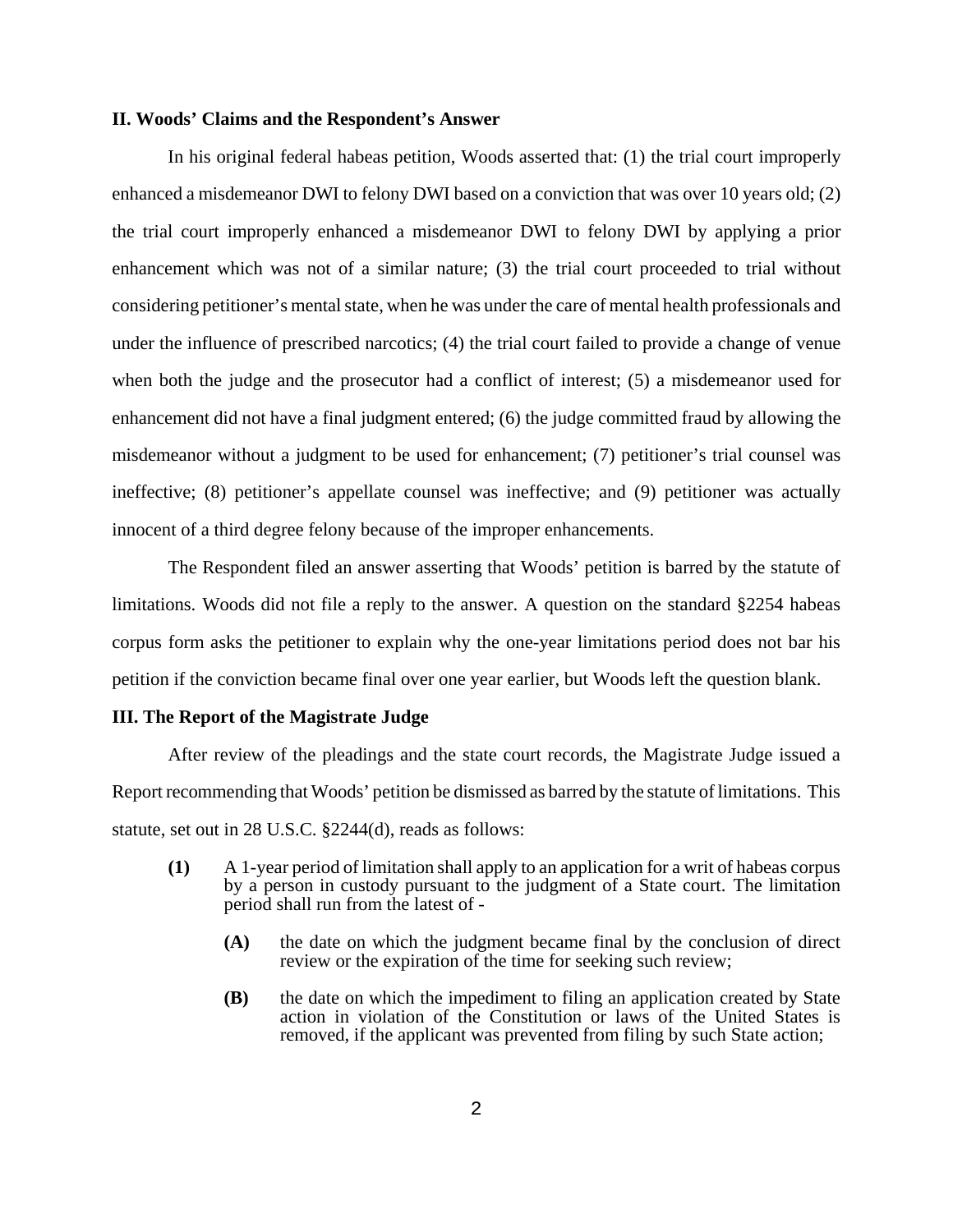- **(C)** the date on which the constitutional right asserted was recognized by the Supreme Court, if the right has been newly recognized by the Supreme Court and made retroactively applicable to cases on collateral review; or
- **(D)** the date on which the factual predicate of the claim or claims presented could have been discovered through the exercise of due diligence.
- **(2)** The time during which a properly filed application for State post-conviction or other collateral review with respect to the pertinent judgment or claim is pending shall not be counted toward any period of limitation under this subsection.

The Magistrate Judge determined that Woods' petition for discretionary review was refused on August 21, 2013, and Woods had 90 daysfrom that date in which to seek certiorari from the U.S. Supreme Court. When he did not do so, his conviction became final at the expiration of the time in which to seek certiorari, on November 19, 2013.

The Magistrate Judge determined that Woods did not demonstrate any state-created impediments preventing him from seeking habeas corpus relief in a timely manner, nor is Woods asserting a right newly recognized by the U.S. Supreme Court and made retroactively applicable to cases on collateral review. Nor does Wood contend that any of the factual predicates of his claims could not have been discovered in a timely manner through the exercise of due diligence.

The Magistrate Judge stated that Woods' first two state habeas corpus applications, which were dismissed because his direct appeal was still pending, were not properly filed and did not toll the running of the limitations period. Woods' third and fourth state habeas applications were signed on December 9, 2013, which was 20 days after his conviction became final. These applications tolled the limitations period with 345 days left.

Once these applications were denied on April 2, 2014, the limitations period began to run again and expired 345 days later, on March 13, 2015. However, Woods did not sign his federal habeas corpus petition until May 31, 2016, over one year and ten weeks after the limitations period had expired.

The Magistrate Judge further determined that Woods had failed to exercise reasonable diligence and showed no valid basis for equitable tolling of the limitations period. The Magistrate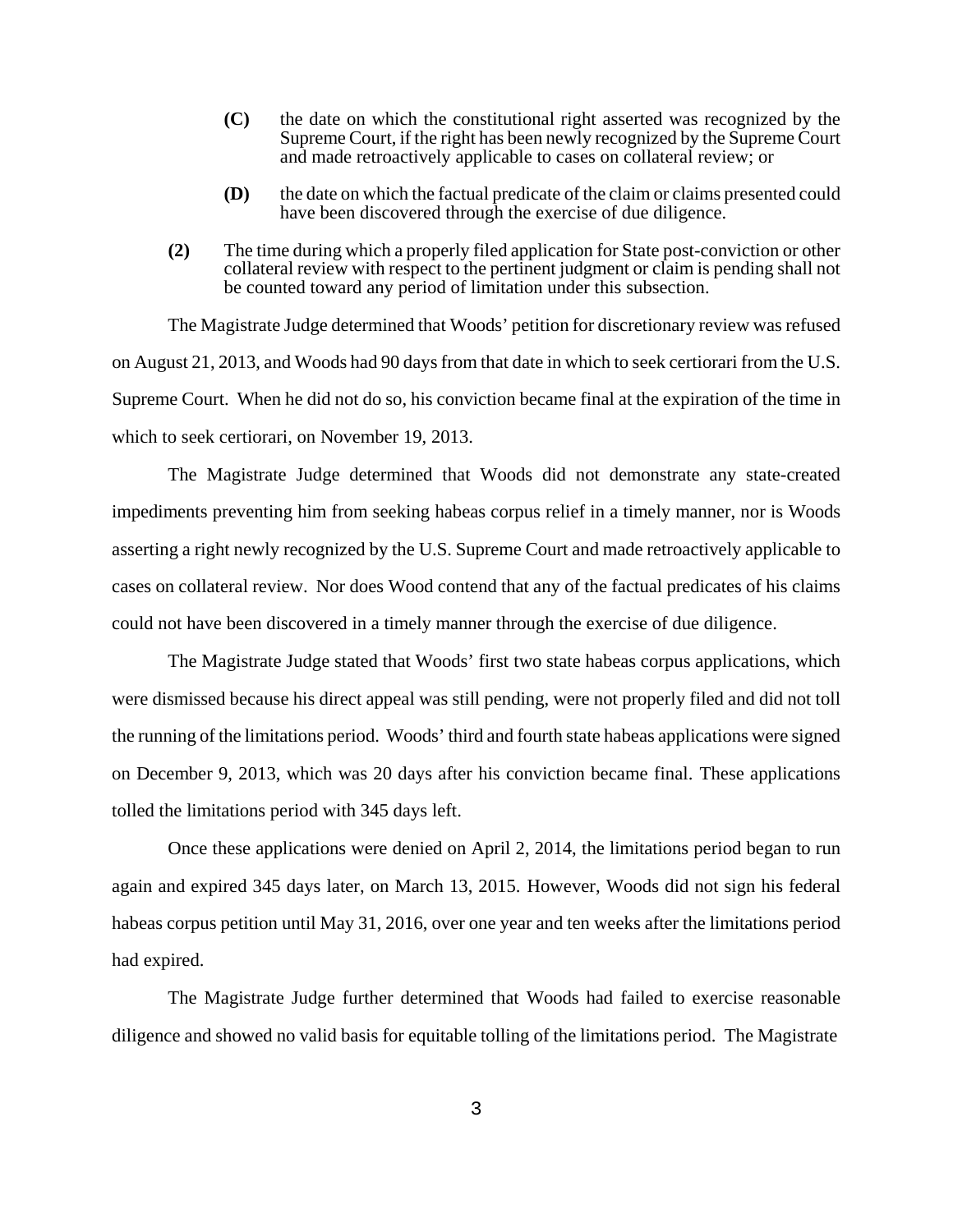Judge therefore recommended that Woods' application for the writ of habeas corpus be denied and that Woods be denied a certificate of appealability *sua sponte*.

### **IV. Woods' Amended Petition**

Woods received a copy of the Magistrate Judge's Report on March 29, 2017. He did not file objections, but did submit an amended petition on May 4, 2017. In the interest of justice, the Court will consider this amended petition as objections, albeit untimely, to the Report of the Magistrate Judge.

Woods first states that his amended petition is timely because the Respondent has not filed a responsive pleading. The docket shows that the Respondent filed an answer on October 31, 2016. This assertion lacks merit.

Woods then argues the merits of his claims, asserting: (1) the case wasn't a felony but a misdemeanor; (2) there was no warrant to take his blood and the technician was not qualified to draw blood; (3) he was illegally detained but not arrested, so there was no deemed consent to a blood draw; (4) the county stole the bloodwork from him because the bloodwork was paid for by Woods' Medicaid insurance and he did not sign any release forms; and (5) he received ineffective assistance of counsel.

In a brief in support of his amended petition, Woods again contends that no responsive pleading has been filed. He asserts that his amended petition was timely filed under *Jiminez v. Quarterman*, 555 U.S. 113, 129 S.Ct. 681, 172 L.Ed.2d 475 (2009). He goes on to argue that: (1) he received ineffective assistance of counsel; (2) the indictment was fundamentally defective; (3) there was no warrant to take his blood after he refused consent; (4) trial counsel failed to move to suppress evidence; (5) he was not given his *Miranda* warnings; (6) he was denied due process by the fact that he has been in prison for six years on a Class A misdemeanor; (7) two of his prior convictions for driving while intoxicated should not be on his record; and (8) he was subjected to cruel and unusual punishment because "the Judge use his courtroom to give out big time to people he don't like and he retaliate and seek out revenge in his courtroom he was the District Attorney in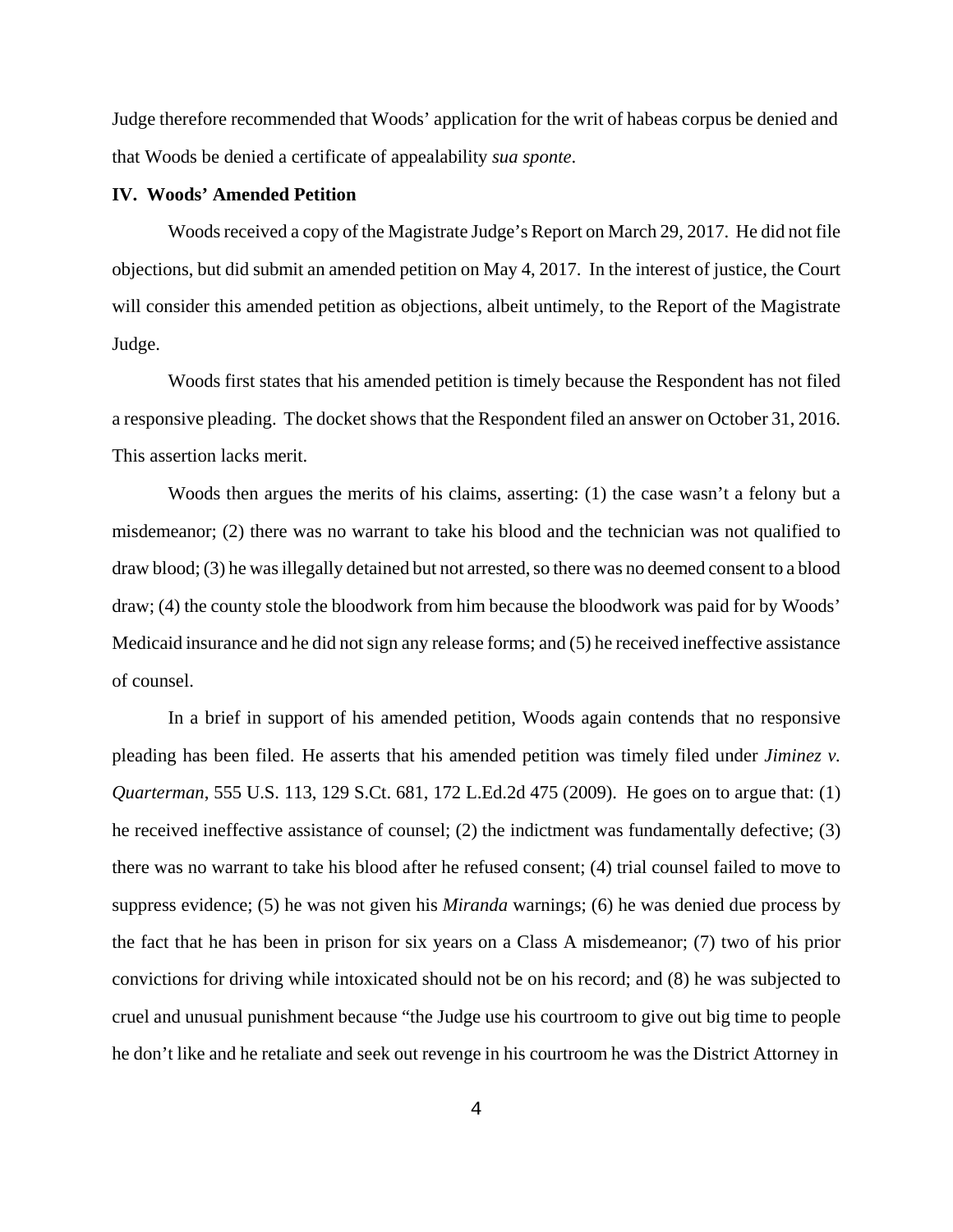my Injury to an Elder Person (an old white lady) in 1993." Woods attaches a number of exhibits to his amended petition, but none of these concern the statute of limitations.

### **V. Discussion**

The Magistrate Judge determined that Woods' petition should be dismissed because it was filed outside of the statute of limitations. Woods' amended petition, construed as objections to this Report, alludes to a limitations period only briefly, arguing the amended petition is timely filed under 28 U.S.C. §2244(d)(1)(A) and *Jiminez*.

28 U.S.C. §2244(d)(1)(A) specifies that the statute of limitations begins to run on the date the conviction becomes final. The Magistrate Judge correctly determined that Woods' conviction became final upon the expiration of the time in which Woods could have sought certiorari from the refusal of his petition for discretionary review. *Ott v. Johnson*, 192 F.3d 510, 513 (5th Cir. 1999). This occurred on November 19, 2013. The plain language of 28 U.S.C.  $\S 2244(d)(1)(A)$ demonstrates that Woods' petition is not timely.

Woods also cites *Jiminez v. Quarterman*, in which the Supreme Court held that if a state court grants a criminal defendant the right to file an out-of-time direct appeal, the date of finality for purposes of the federal statute of limitations runs from the date that the out-of-time appeal is concluded, not the date the conviction originally became final. *Jiminez*, 555 U.S. at 119. Woods does not assert, and the state court records do not show, that he was granted an out-of-time direct appeal. The Magistrate Judge correctly concluded that Woods' limitations period expired on March 13, 2015, over a year before he sought federal habeas corpus relief.

Woods does not object to the Magistrate Judge's conclusion that he is not entitled to equitable tolling. Nor does Woods' amended petition set out a plausible claim of actual innocence. The Supreme Court has held that "actual innocence, if proved, serves as a gateway through which the petitioner may pass whether the impediment is a procedural bar ... or, as in this case, expiration of the statute of limitations." *McQuiggin v. Perkins*, 133 S.Ct. 1924, 1928, 185 L.Ed.2d 1019 (2013). The actual innocence exception applies only where the petitionershows, as a factual matter,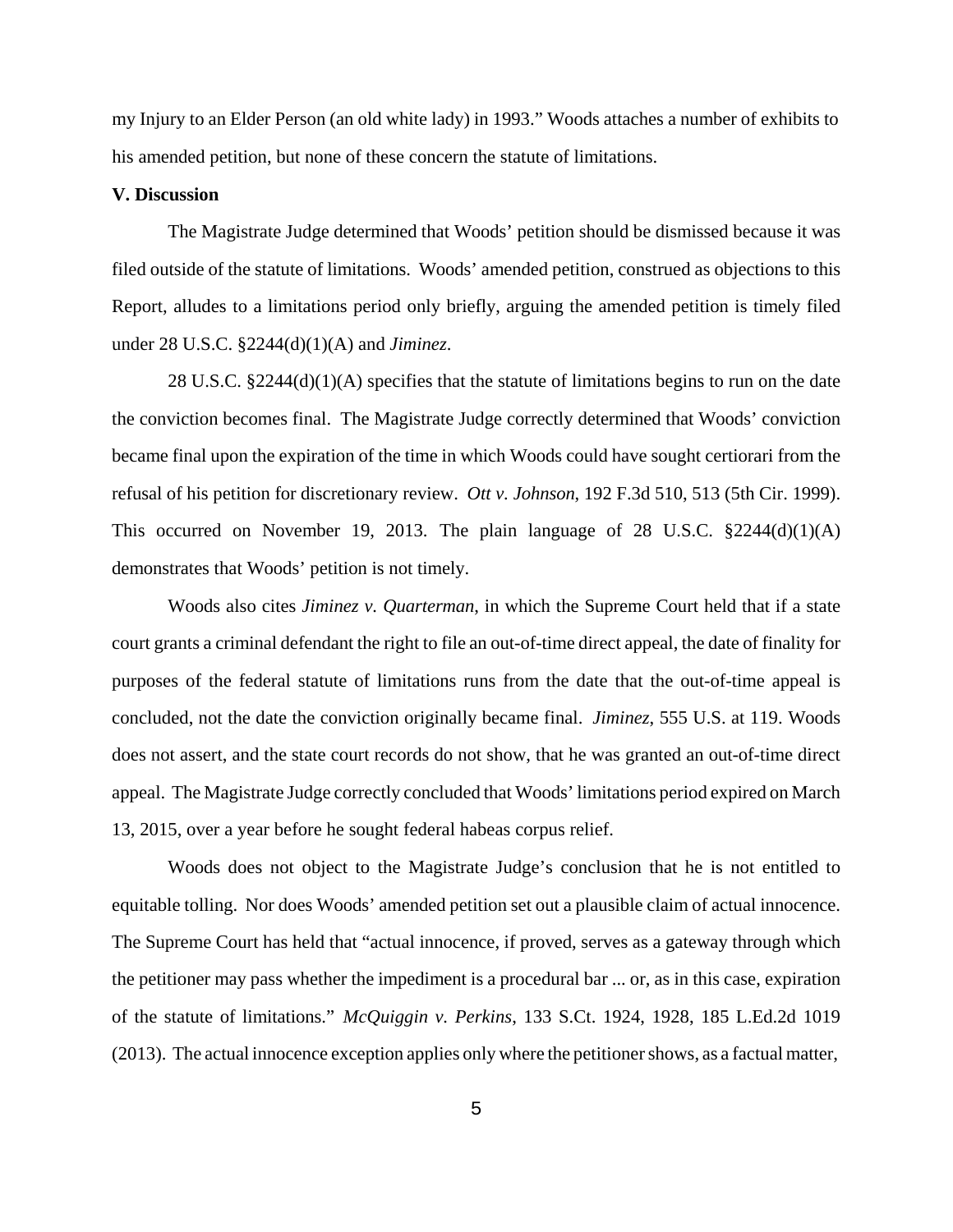that he did not commit the crime of conviction. *Fairman v. Anderson*, 188 F.3d 635, 644 (5th Cir. 1999).

Tenable actual-innocence gateway pleas are rare; a petitioner does not meet the threshold requirement unless he persuades the district court that, in light of the new evidence, no juror, acting reasonably, would have voted to find him guilty beyond a reasonable doubt. *McQuiggin*, 133 U.S. at 1928, *citing Schlup v. Delo*, 513 U.S. 298, 329, 115 S.Ct. 851, 130 L.Ed.2d 808 (1995); *see also House v. Bell*, 547 U.S. 518, 538, 126 S.Ct. 2064, 165 L.Ed.2d 1 (2006) (emphasizing that the *Schlup* standard is "demanding" and seldom met).

In *Schlup*, the Supreme Court explained that to be credible, a claim of actual innocence requires the petitioner to support his allegations of constitutional error with new reliable evidence, whether it be exculpatory scientific evidence, trustworthy eyewitness accounts, or critical physical evidence which was not presented at trial. Woods has offered nothing to suggest that he is actually innocent so as to pass through the gateway and avoid the operation of the statute of limitations. The objections contained in his amended petition are without merit.

# **VI. Conclusion**

TheCourt has conducted a careful *de novo* review ofthose portions ofthe Magistrate Judge's proposed findings and recommendations to which the Plaintiff objected. *See* 28 U.S.C. §636(b)(1) (District Judge shall "make a *de novo* determination of those portions of the report or specified proposed findings or recommendations to which objection is made.") Upon such *de novo* review, the Court has determined that the Report of the Magistrate Judge is correct and the Plaintiff's objections are without merit. It is accordingly

**ORDERED** that the Petitioner's objections are overruled and the Report of the Magistrate Judge (docket no. 16) is **ADOPTED** as the opinion of the District Court. It is further

**ORDERED** that the above-styled application for the writ of habeas corpus is **DISMISSED WITH PREJUDICE**. It is further